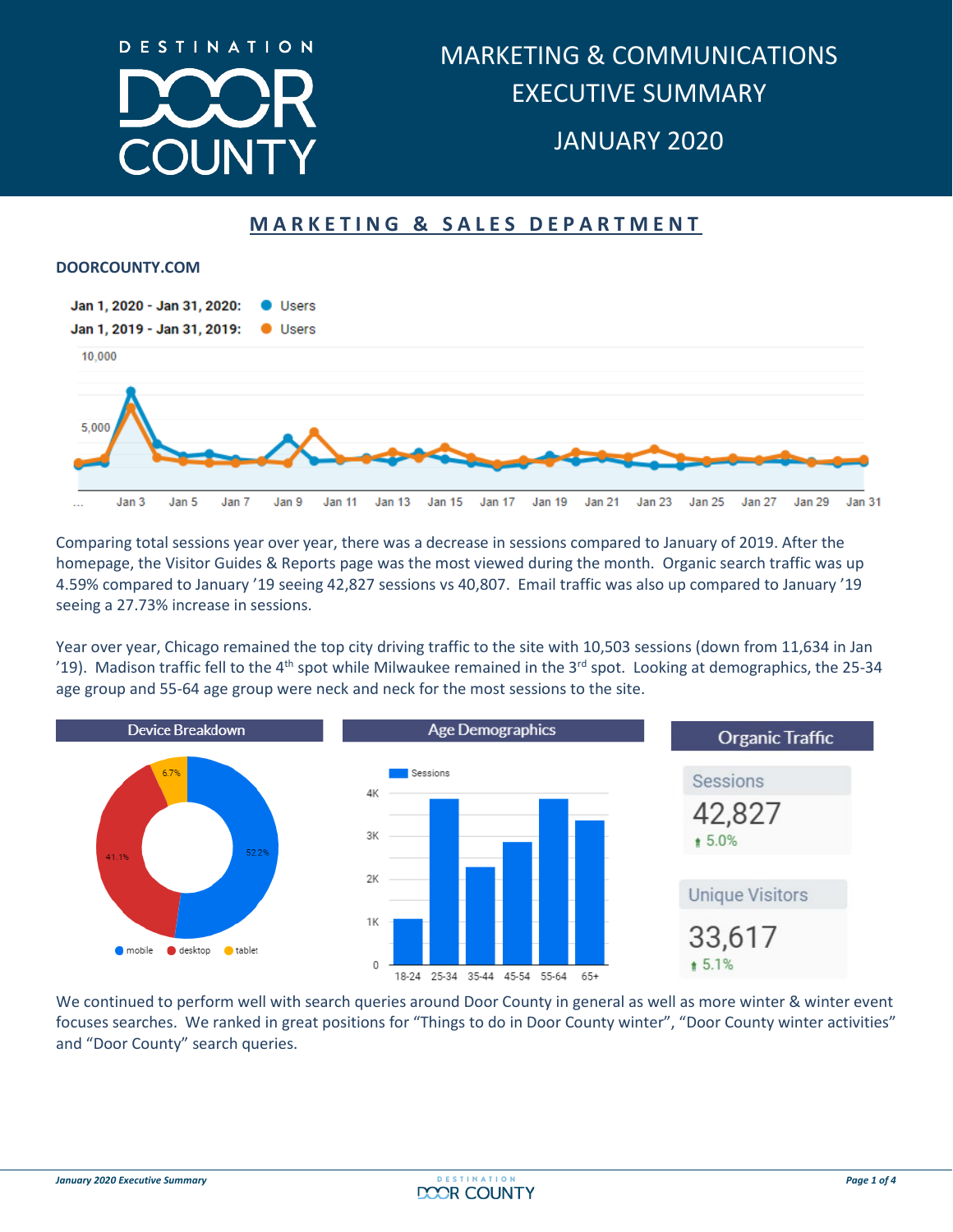

January kicked off a new look and feel for our e-newsletter. Total email opens increased by 39,309 from December where we saw 28,406 opens and also increased from January 2019 where we saw 32,172. The overall open rate also increased in January compared to December. We saw an open rate of 22.89% in January and 17.78% in December. This was also an increase from our 19.06% open rate in Jan '19. The most popular sections of the January newsletter were the "Itinerary for Winter Festival-Based Getawaqy", "4 Ways to Savor Winter in Door County", "Open Hearth Lodge" business spotlight and "Vacation Packages".

#### **MEDIA**

Our January media buy garnered 3.4 million impressions. Those impressions were generated through a Facebook & Instagram Lead Generation Campaign (IL, MN, WI), geo-targeted Google Adword Campaign, Digital Outdoor (GB/APP), WI Tourism Travel Guide, Beloit Welcome Center, Winter Digital (Mke/GB/APP) and a targeted social wedding buy in Chicago/MKE/GB/APP/MAD).

\_\_\_\_\_\_\_\_\_\_\_\_\_\_\_\_\_\_\_\_\_\_\_\_\_\_\_\_\_\_\_\_\_\_\_\_\_\_\_\_\_\_\_\_\_\_\_\_\_\_\_\_\_\_\_\_\_\_\_\_\_\_\_\_\_\_\_\_\_\_\_\_\_\_\_\_\_\_\_\_\_\_\_\_\_\_\_\_\_\_\_\_\_\_\_\_

- Google Adwords saw 5,686 clicks in January. Events ad group saw most of the decline in impressions and clicks compared to the same time last year. Cabins ad group increased in impressions served, click to site and CTR.
- Winter Digital Video had the highest CTR with 338,673 completed views and a 77% completion rate. Behavioral/Interest targeting that performed well were: Couples Travel, Romantic Travel, Foodies and Wineries.

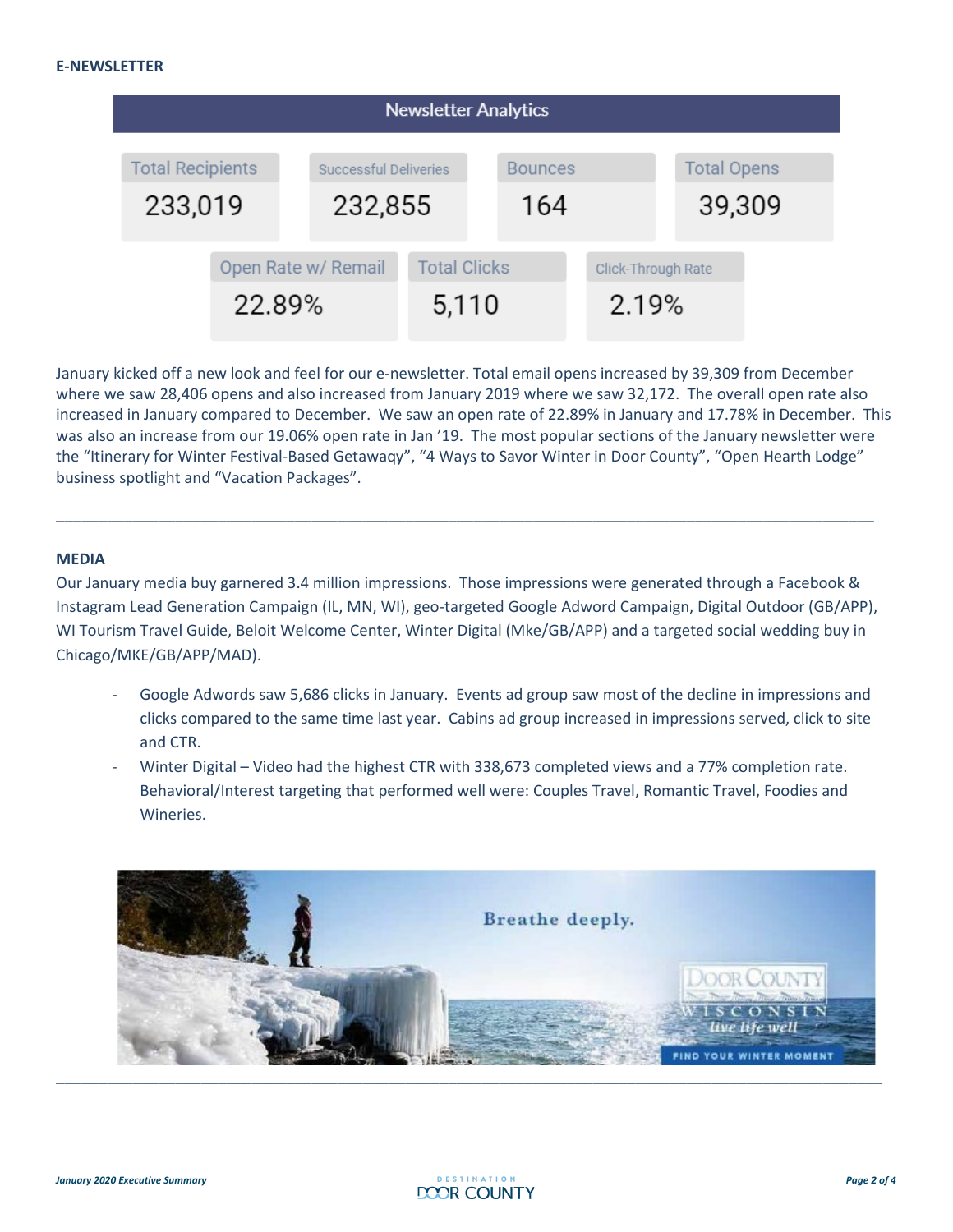#### **GROUP & MEETING**

The year started out with a great schedule of appointments at the annual American Bus Association Conference in Omaha. Door County met with 38 qualified tour planners, many of which just wrapped a tour to Door County in 2019 or have plans to visit in 2020 and/or 2021. We are once again featured in the Circle Wisconsin Tour Planner with a full page ad – the planner has a subscriber list of 20K tour planners and operators and will be mailed out in February. We received 5 senior group inquiries so far this year. The Meetings and Groups page received 824 pageviews for the month of January.

We received 4 inquiries so far this year for family reunions and 2 inquiries for weddings. Door County will also be sponsoring a giveaway at two upcoming bridal expos in Milwaukee and Madison in March. On January 6<sup>th</sup>, we began a 2week social ad campaign for weddings in Door County resulting in a YOY increase in January pageviews - 3,550 (2020) vs 3,385 (2019).